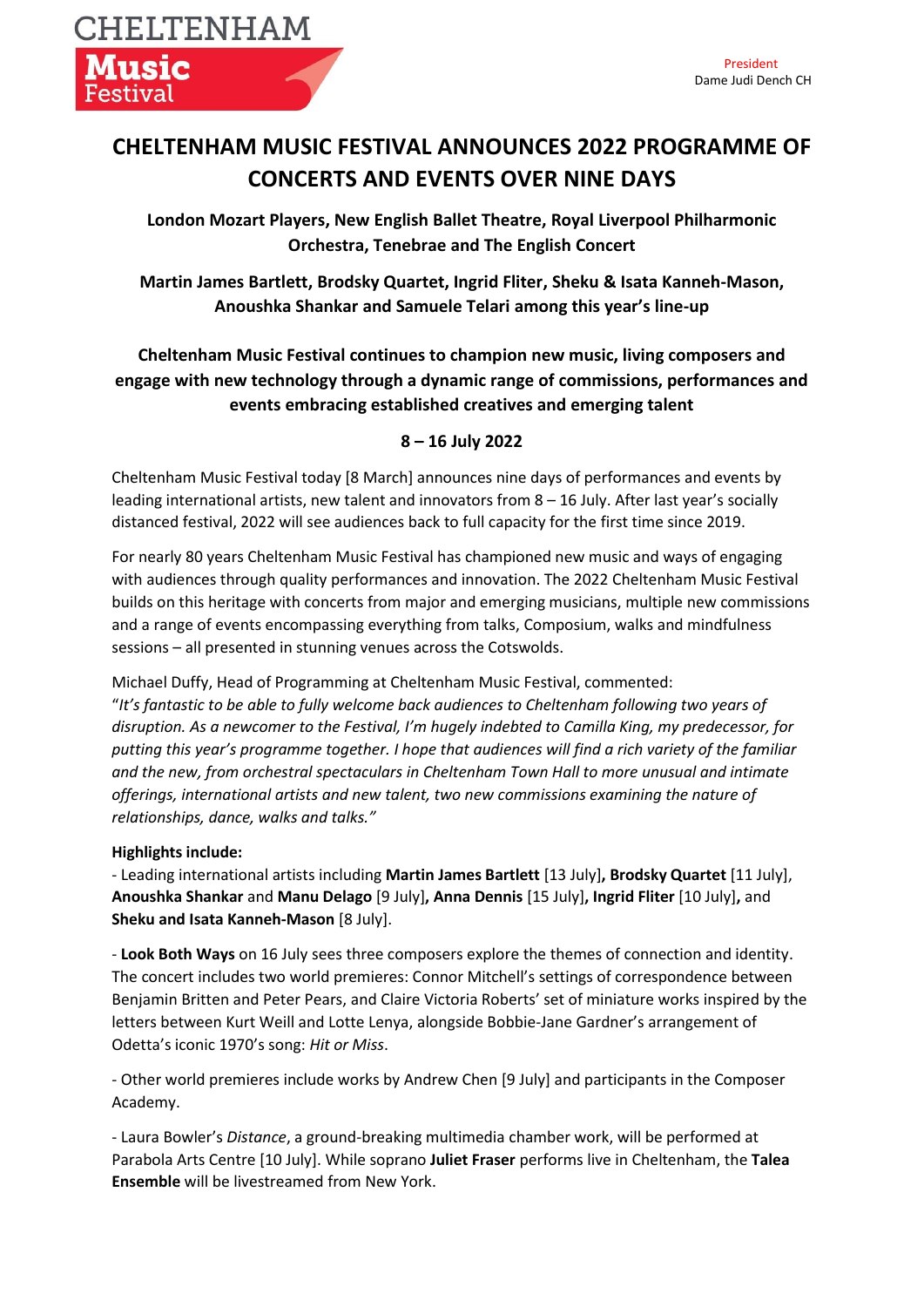

- **New English Ballet Theatre** celebrates the work of six female choreographers [10 July].

- Continuing the Festival's commitment to supporting young talent the **BBC New Generation Artists**  recital series is back with four live lunchtime broadcasts [12, 13, 14 & 15 July]. There are four further early evening 'Rush Hour' recitals on the same days, the second of which will showcase a finalist of **BBC Young Musician of the Year 2022**.

- Also returning are **Classical Mixtape** [11 July]**, Composium** [15 July] and **Music and Mindfulness** [9 July].

### **Bringing The Best Of**

Opening this year's festival are the **Kanneh-Mason Duo**, siblings **Sheku** and **Isata**, performing pieces for cello and piano by Britten and composers he knew: Frank Bridge and Dmitri Shostakovich [8 July]. The dynamic programming continues with Tchaikovsky's Violin Concerto in the Town Hall by **Sergei Dogadin** and the **Royal Liverpool Philharmonic Orchestra**, conducted by **Vasily Petrenko** [8 July]. The following day the **Gould Piano Trio**, praised for their "musical fire", will premiere a piece by Andrew Chen amongst a programme of Fauré, Beethoven and Saint-Saëns [9 July].

Steeped in the Indian tradition, **Anoushka Shankar** is celebrated for her sitar playing and as a crossgenre composer exploring the realms of classical, contemporary, acoustic and electronic music. She performs with **Manu Delago** and the strings of the **Britten Sinfonia** [9 July]. Multiple award-winning pianist **Ingrid Fliter** will perform Haydn, Beethoven, Scarlatti and Schumann in a programme demonstrating her famously effortless technique in 18<sup>th</sup>- and 19<sup>th</sup>-century repertoire [10 July], before the **Brodsky Quartet** celebrate their 50<sup>th</sup> anniversary by tackling 20<sup>th</sup> century pieces including Japanese composer Karen Tanaka's *At the Grave of Beethoven* [11 July].

**Tenebrae's** 20th anniversary is celebrated with narrator **Juliet Stevenson** in a wide-ranging programme of music and spoken voice, including Poulenc's *Figure Humaine*, composed in response to the occupation of France in World War II [12 July]. This concert will include new commissions from Josephine Stephenson and Roderick Williams, with spoken interludes framing it as a celebration of love and freedom in the face of adversity.

Performing their namesake composer's 'Jeunehomme' 9th piano concerto with **Martin James Bartlett**, the **London Mozart Players** also perform Pärt and Britten with **Ben Goldscheider** and **Ben Johnson** at Cheltenham Town Hall [13 July].

London of the 1720's is vividly brought to life by **The English Concert** and soprano **Anna Dennis** who examine the fierce rivalry between Handel and Bononcini [15 July].

The 2022 Cheltenham Music Festival concludes with Mahler's monumental Symphony No.8, often referred to as the 'Symphony of a Thousand.' Performed in the majesty of Gloucester Cathedral by the **British Sinfonietta**, **Choristers of Gloucester Cathedral**, multiple choirs and soloists conducted by **Adrian Partington** [16 July].

#### **Championing New Music**

As part of its continued advocacy of new music, this year's Cheltenham Music Festival will present *Distance*, a ground-breaking multimedia chamber work by **Laura Bowler** [10 July]. While soprano **Juliet Fraser** performs live in Cheltenham, the **Talea Ensemble** will be livestreamed from New York. The work focuses on the psychological distance from Earth's environment when travelling by plane, as well as the psychological impact of air travel on passengers.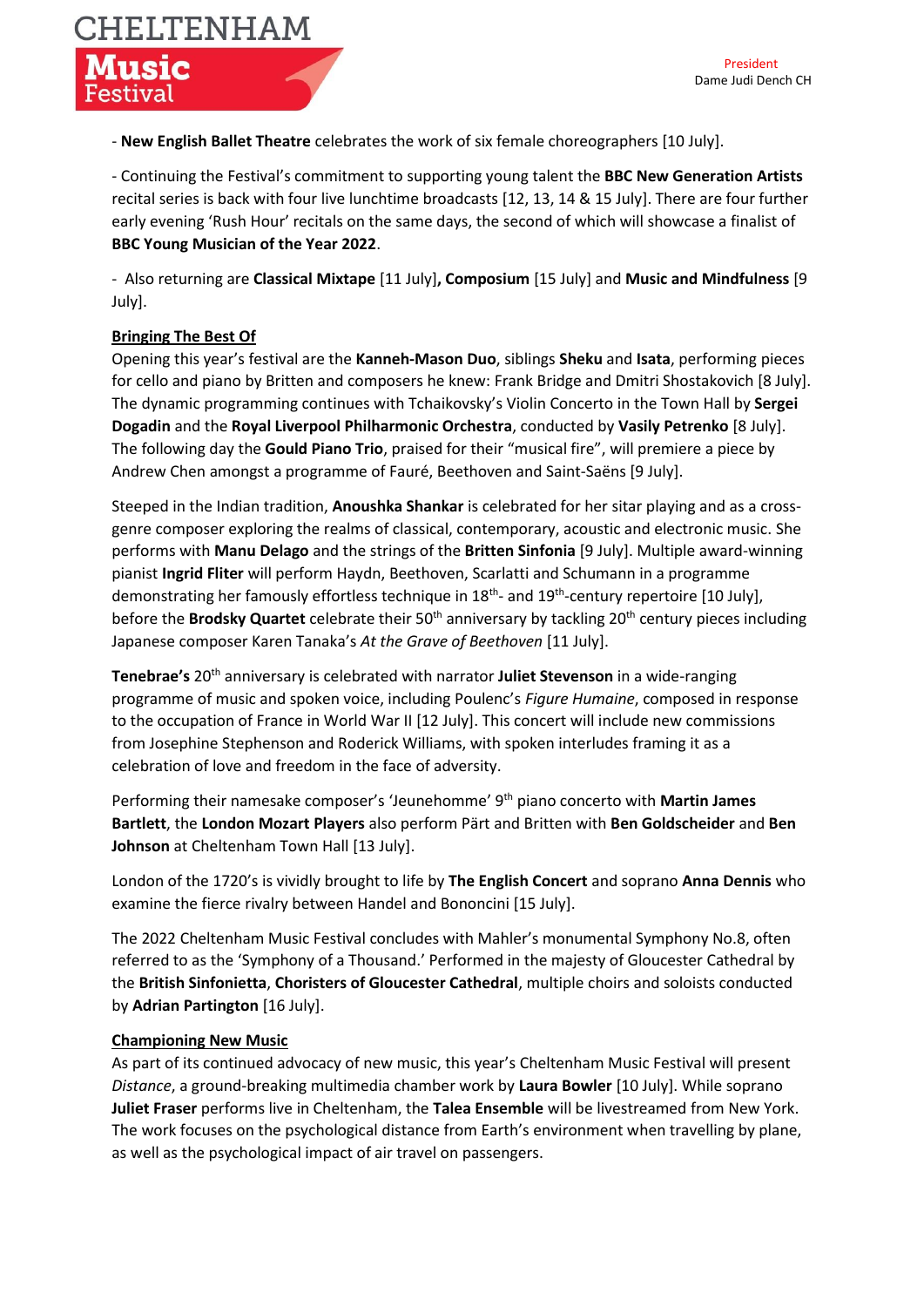**Ausic** 

 President Dame Judi Dench CH

On another end of the spectrum, this year will see the world premieres of **Conor Mitchell**'s settings of correspondence between Benjamin Britten and his partner Peter Pears, celebrating the universality of love [16 July]. This concert, 'Look Both Ways', will also premiere Claire Victoria Roberts' set of miniature works inspired by the letters between Kurt Weill and Lotte Lenya.

#### **Unique Experiences**

Classical Mixtape [11 July] tears up the concert-going rule-book, with audiences asked to pay whatever they can for their tickets and encouraged to stand, sit or lie down to experience music in the stunning setting of Gloucester Cathedral. Artists including the **Manchester Collective**, the **Choir of Merton College, Oxford**, accordionist **Samuele Telari** and organist **Jonathan Hope** will perform on separate stages dotted around the Cathedral, each short piece followed seamlessly by another. Leaving the concert-hall behind altogether, **In The Footsteps of Ralph Vaughan Williams** offers a guided tour around Down Ampney and the countryside where he grew up [11 July].

Committed to providing a unique festival experience, Cheltenham are offering 'Music and Mindfulness' hosted by **Will Crawford** [9 July]. This session will link meditation and the power of music through breathing exercises, and help to manage stress by using specially composed and recorded pieces. Later in the day guests can enjoy champagne afternoon tea in The Daffodil as they watch contralto **Hilary Summers** and pianist **Andrew West** take a romp through the wild world of opera where absurd plots, gender fluidity and voice categorisation all come under light-hearted scrutiny in 'What's So Great About Opera?' [9 July].

This year's edition of 'Composium' will explore the dynamics of the composer-performer relationship in the wake of two years of disrupted music-making during the pandemic, with first performances of works by the **Composer Academy** participants played by musicians including harpsichordist **Mahan Esfahani** [15 July].

Further adding to the variety on offer at Cheltenham this year, the **New English Ballet Theatre** brings six inspired choreographies by female choreographers [10 July].

#### **Talent Development**

Talent development has long been a focus of the Festival, and this year it continues its partnership with the **BBC Radio 3's New Generation Artists** with four lunchtime recitals, all broadcast live on BBC Radio 3. This year's artists include mezzo-soprano **Helen Charlston** [12 July], pianist **Tom Borrow** and **Quatuor Arod** [13 July], violinist **Johan Dalene** [14 July] and pianist **Alexander Gadjiev** [15 July].

Audiences will also get the chance to attend four 'Rush Hour' recitals in St Gregory's Church featuring accordionist **Samuele Telari** [12 July] and cellist **Leo Popplewell** [15 July] as well as a finalist of **BBC Young Musician of the Year 2022** and the winners of the **2022 Gloucestershire Young Musician Competition** and **Keith Nutland Award**, both of which will be announced at a later date.

Reaching out to younger audiences too, school children across Gloucestershire will visit Cheltenham Town Hall during the Festival to participate in **Concert for Schools**, an interactive concert presented by **Musicate** musicians to inspire young people's enthusiasm for classical music. Added to this, the Festival's first ever **Relaxed Concert for Schools** is an adapted performance, devised to welcome children, young people and their teachers from the SEND (Special Educational Need and Disability) sector.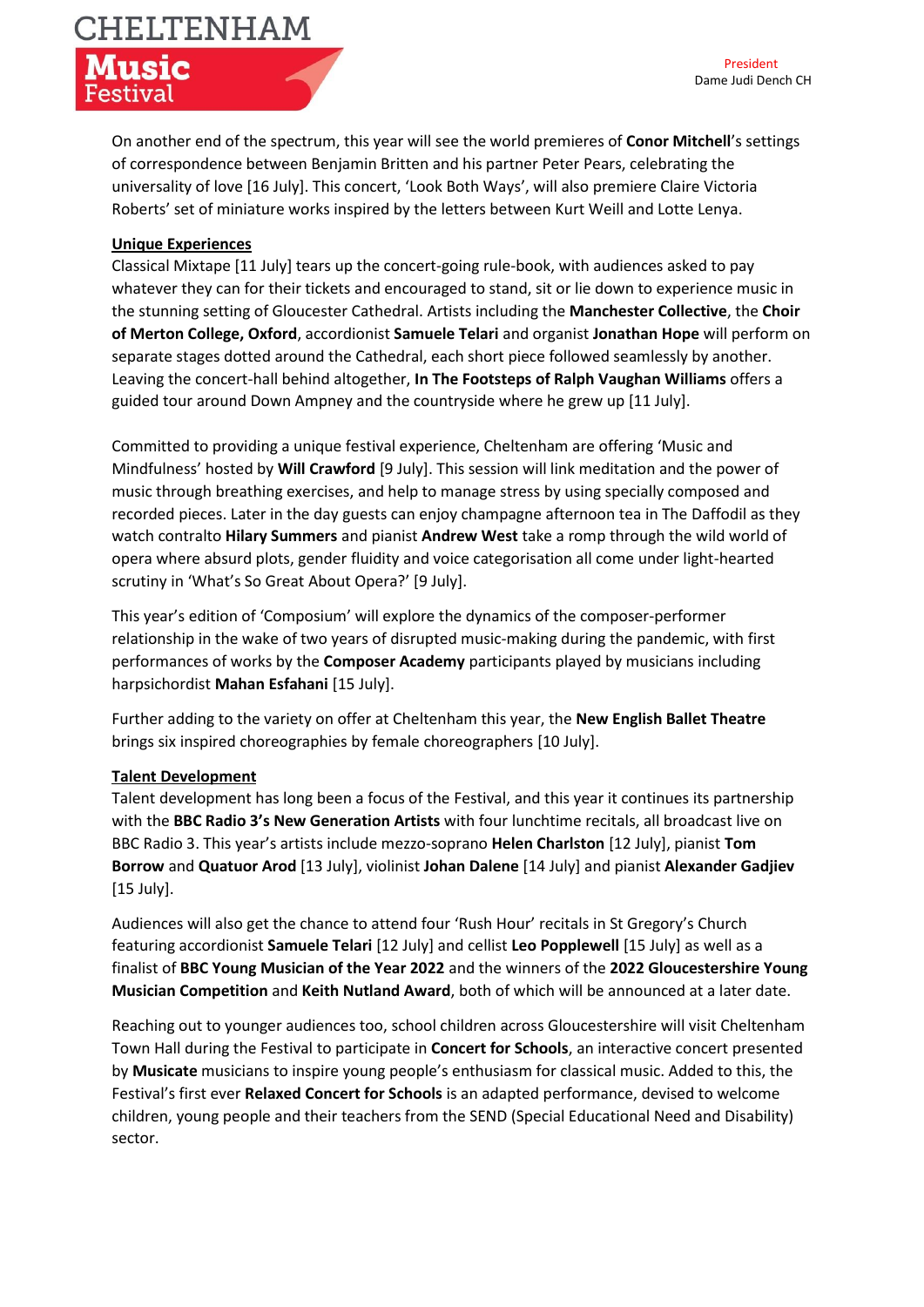

And the **Composer Academy,** part of the festival's Spotlight Talent Development Programme, returns this year from  $11 - 15$  July. The scheme supports early-career composers (aged  $18+$ ), offering them professional advice and mentoring. This year will see six composers work with Composer Academy Director **Daniel Kidane** to workshop, perform and record their works with artists including renowned harpsichordist **Mahan Esfahani**. The composers will also have access to industry professionals in a series of panel talks discussing craft and contemporary aesthetics along with career development. The final day of Composer Academy will run alongside and as part of 'Composium', where all six compositions will be premiered.

#### **Full festival details can be found a[t www.cheltenhamfestivals.com/music](http://www.cheltenhamfestivals.com/music)**

#### **Members Priority Booking opens on 25 March 2022**

**General public sale opens on 1 April 2022**

**Images are available [here](https://cheltenhamfestivals.smugmug.com/Media/Cheltenham-Music-Festival-2022)**

**For further press information contact Premier: Rebecca Johns | [Rebecca.Johns@premiercomms.com](mailto:Rebecca.Johns@premiercomms.com) | 07715 205 196**

#### **Notes to Editor**

#### **Cheltenham Music Festival**

Cheltenham Music Festival is one of the UK's leading classical music festivals, renowned for presenting world-class ensembles and soloists in magnificent venues. The festival is a long-standing champion for British contemporary music and supports new talent and music education. Cheltenham Music Festival started in 1945.

Cheltenham Music Festival is part of Cheltenham Festivals, a charity that co-creates experiences which bring joy, spark curiosity, connect communities and inspire change. Its year-round learning and participation and talent development programmes culminate in four world-class Jazz, Science, Music and Literature Festivals, offering everyone an opportunity to explore and create culture. Over 225,000 visitors a year are inspired by its Literature, Science, Jazz and Music Festivals.

The Festival takes place in the following venues: Cheltenham Town Hall, Pittville Pump Room, Everyman Theatre, The Daffodil, Gloucester Cathedral, Tewkesbury Abbey, St Gregory's Church, Parabola Arts Centre and Cheltenham College Chapel.

#cheltmusicfest @cheltfestivals [www.cheltenhamfestivals.com/music](http://www.cheltenhamfestivals.com/music)



Cheltenham Festivals is an Arts Council England National Portfolio Organisation

Cheltenham Festivals is a PRS Foundation Talent Development Partner and has signed up to the Keychange programme which aims for a 50:50 gender balance across the Festival line-up.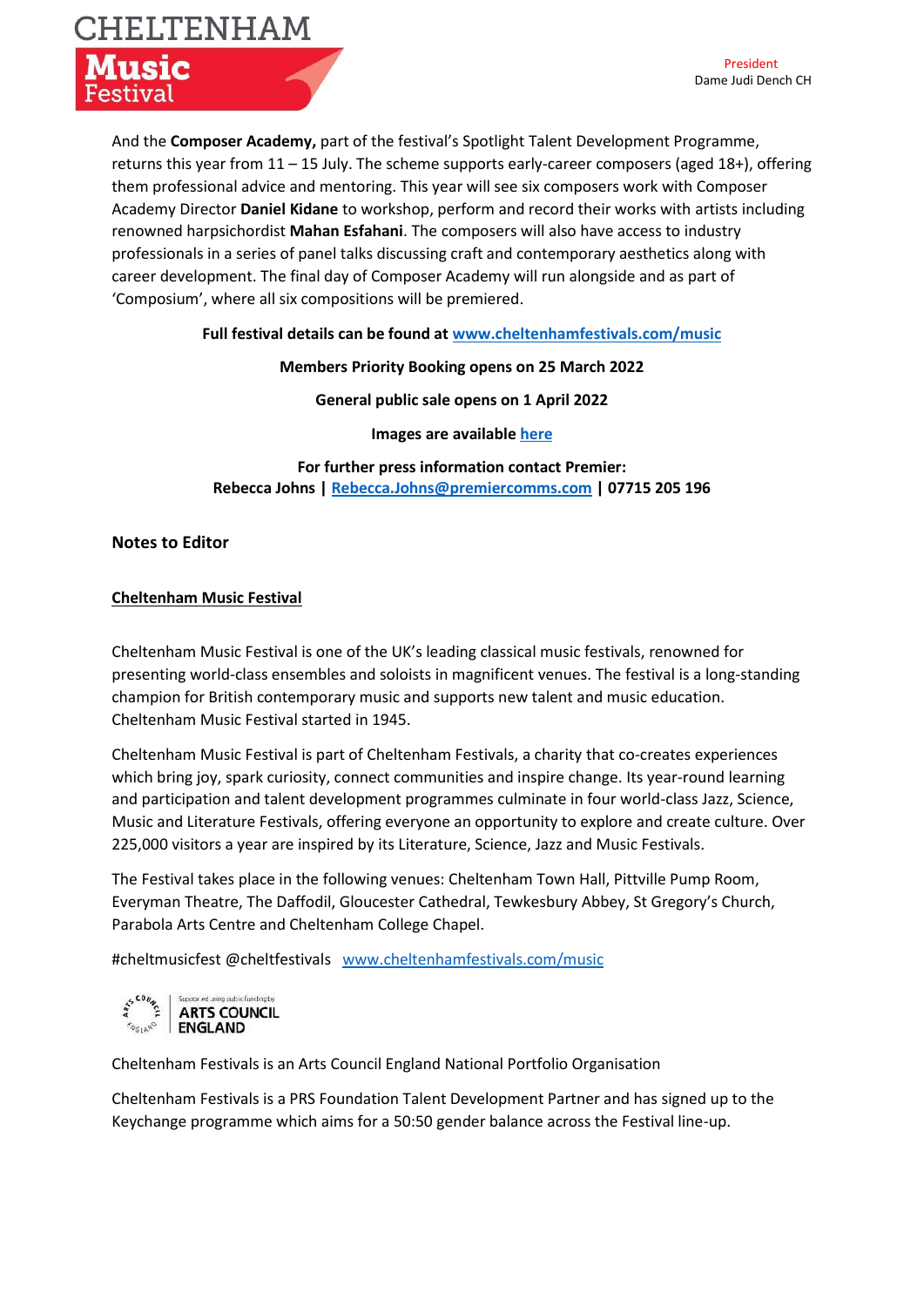# CHELTENHAM Iusic

Major Partners: Cheltenham BID, Cheltenham Music Festival Society, Make Music Gloucestershire, Thirty Percy

Festival Partners: The Big Give, Oldham Foundation, Reed Foundation, William A Cadbury Charitable Trust

Media Partners: Cotswold Life, SoGlos

In-Kind Partners: Leaf Creative, Willans LLP Solicitors, Willans Data protection services

#### **Programme of events**

**8 July | Pitville Pump Room | 11:15-12:30 Kanneh-Mason Duo Sheku Kanneh-Mason** *cello* **Isata Kanneh-Mason** *piano* Benjamin Britten: *Cello Sonata, Op. 65* Frank Bridge: *Spring Song, H. 104, No. 2* Frank Bridge: *Melodie for Cello and Piano in C-Sharp minor, H. 99* Frank Bridge: *Scherzo, H. 19a* Dmitri Shostakovich: *Sonata in D minor for Cello and Piano, Op. 40*

**8 July | Cheltenham College Chapel | 17:30-18:15 Festival Evensong Cheltenham College Chapel Choir David McKee** *director* Introit: Ralph Vaughan Williams *O Taste and See* Responses: Bernard Rose Psalm: 8<sup>th</sup> Evening Canticles*:* Herbert Howells *Gloucester Service* Anthem*:* Ralph Vaughan Williams *Lord Thou Hast Been Our Refuge* Te Deum: Ralph Vaughan Williams *Morning Service in G*

**8 July | Cheltenham Town Hall |19:30-21:30 Royal Liverpool Philharmonic Orchestra Vasily Petrenko** *conductor* **Sergei Dogadin** *violin* Anatoly Lyadov: *Baba-Yaga, Op. 56* Pyotr Ilyich Tchaikovsky: *Violin Concerto in D major, Op. 35* Nikolai Rimsky-Korsakov: *Scheherazade, Op. 35*

**9 July | Cheltenham Town Hall, Drawing Room | 09:00-10:30 Music and Mindfulness Session run by Will Crawford**

## **9 July | Pittville Pump Room | 11:15-12:30 Gould Piano Trio**

Gabriel Fauré: *Piano Trio in D minor, Op. 120* Andrew Chen: *New work (world premiere)* Ludwig van Beethoven: *Variations in G major, Op. 121a 'Kakadu'* Camille Saint-Saëns: *Piano Trio No. 2 in E minor, Op. 92*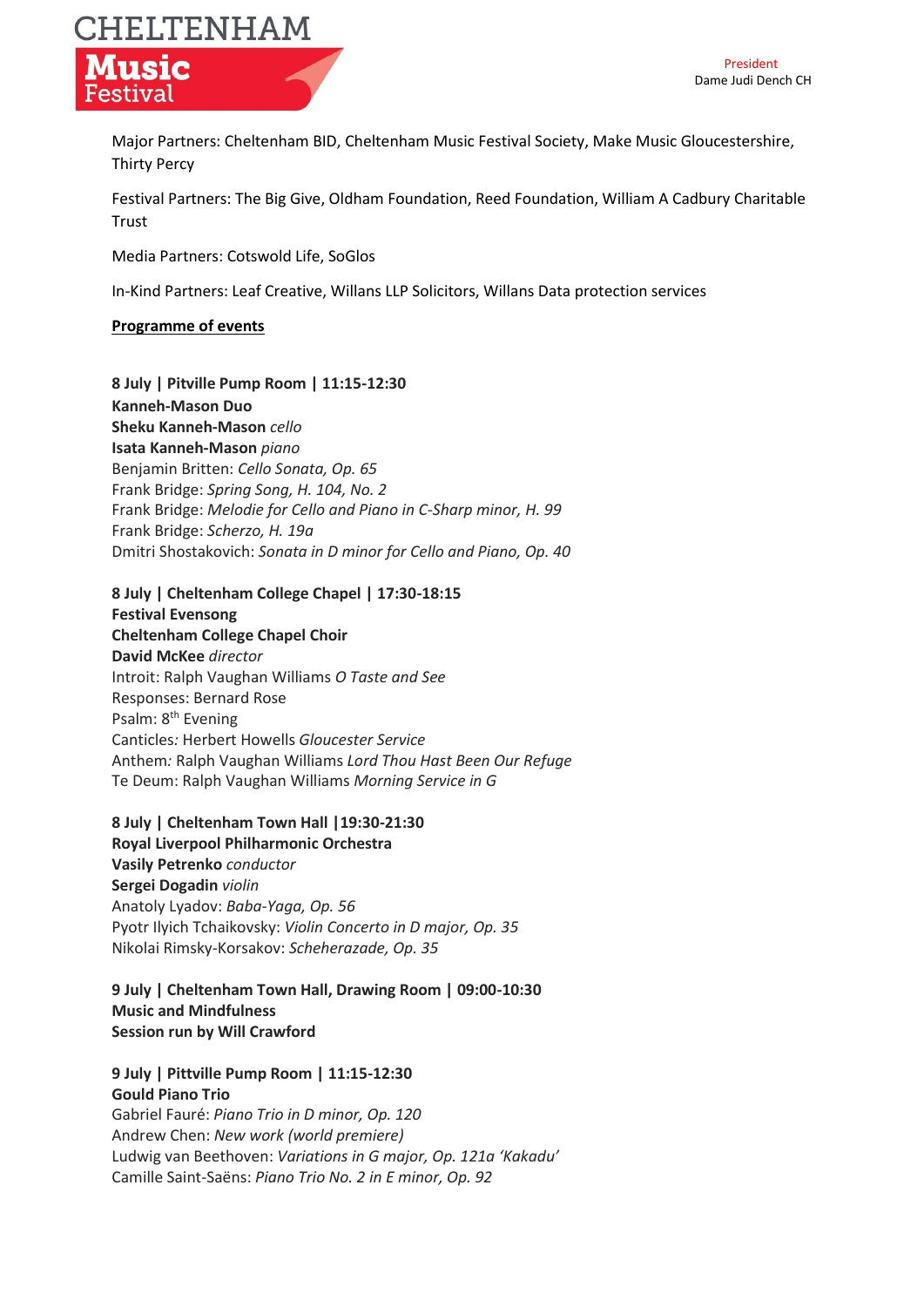

**9 July | The Daffodil | 14:00-16:00 What's So Great About Opera? Hilary Summers** *contralto* **Andrew West** *piano Programme to include: An introduction to Baroque Opera I'm a Puccini Heroine addict Thoroughly Modern Hilly Dido's Lament (Purcell), Carmen's Seguidillia (Bizet), and culminating in the acclaimed Summers/West Productions' – The Essential Magic Flute a one woman, 25 minute reduction of Mozart's masterpiece.*

**9 July | Cheltenham Town Hall | 19:30-21:30 Anoushka Shankar and Manu Delago in Concert Anoushka Shankar** *sitar* **Manu Delago** *hang & percussion* **The Strings of the Britten Sinfonia**

**10 July | Pittville Pump Room | 11:15-12:30 Ingrid Filter** *piano* Joseph Haydn: *Piano Sonata in E minor, Hob. XVI:34* Ludwig van Beethoven: *Piano Sonata No. 18 in Eb major, "The Hunt", Op. 31, No. 3* Domenico Scarlatti: *Keyboard Sonata in C-sharp minor, K. 247* Robert Schumann: *Symphonic Etudes, Op. 13*

**10 July | Parabola Arts Centre | 17:30-18:30 Distance Juliet Fraser** *soprano* **Talea Ensemble** Laura Bowler: *Distance*

#### **10 July | Everyman Theatre | 19:30-21:00 New English Ballet Theatre**

*Domino* Choreography by Ruth Brill, music Ryuichi Sakamoto *Nocturne* Choreography by Daniela Cardim, music Fédéric Chopin Nocturne No. 13 in C minor, Op. 48 No. 1 *Rosamunde* Choreography by Morgann Runacre-Temple, music Franz Schubert & Tom Lane *New Work* Choreography by Georgie Rose, music Kate Amrine, Ezio Bosso *I Can't Dance* Choreography by Kristen McNally, music Genesis

*'Summer' and 'Winter' from The Four Seasons* Choreography by Jenna Lee, music Antonio Vivaldi recomposed by Max Richter The Four Seasons

### **11 July | Pittville Pump Room | 11:15-12:30 Brodsky Quartet**

Karen Tanaka: *At the Grave of Beethoven* Benjamin Britten: *String Quartet No. 3, Op. 94* Dmitri Shostakovich: *String Quartet No. 9, Op. 117*

**11 July | Walking tour around Down Ampney | 15:00-17:00 In the footsteps of Ralph Vaughan Williams**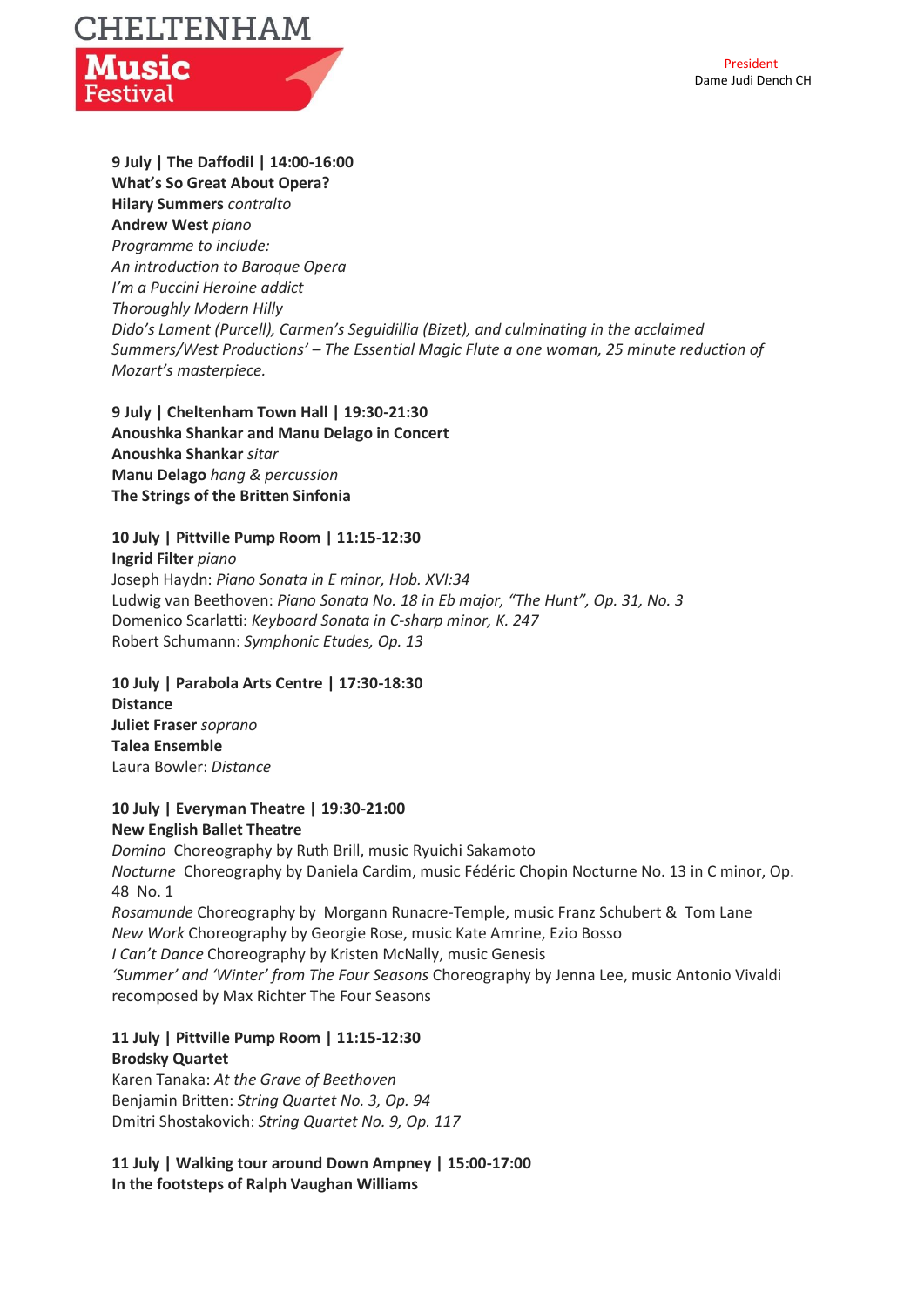



**11 July | Gloucester Cathedral | 20:00-22:00 Classical Mixtape featuring: Manchester Collective Choir of Merton College, Oxford Benjamin Nicholas** *director* **Samuele Telari** *accordion* **Jonathan Hope** *organ*

**12 July | Pittville Pump Room | 13:00-14:00 BBC New Generation Artists I Helen Charlston** *mezzo-soprano* **Kunal Lahiry** *piano* Works by Benjamin Britten, Madeleine Dring Gustav Mahler, Olivier Messiaen, Henry Purcell and Judith Weir

**12 July | St Gregory's Church | 17:00-18:00 Rush Hour Recital 1 Samuele Telari** *accordion* César Franck: *Chorale No. 2 in B minor*

Bruno Mantovani: *8'20'' chrono* Franz Schubert: *'Andante con moto' from String Quartet, D. 810 "Death and the Maiden"* Sofia Gubaidalina: *De Profundis* Camille Saint-Saëns (transcribed by Yuri Shishkin): *Danse Macabre, Op. 40*

**12 July | Tewkesbury Abbey | 19:30-21:30 Humanity and Liberty: Tenebrae at 20 Tenebrae Choir Nigel Short** *director* **Juliet Stevenson** *speaker* Roderick Williams: *Lucis Creator Optime* Philip Moore: *Three Prayers of Dietrich Bonhoeffer* Josephine Stephenson: *Into the Wreck* Rudolf Mauersberger: *Wie liegt die Stadt so wust* Roderick Williams: *Lucis Creator Optime Postlude* Francis Poulenc: *Figure Humaine*

**13 July | Pittville Pump Room | 13:00 – 14:00 BBC New Generation Artists II Tom Borrow** *piano* **Quatuor Arod** Wolfgang Amadeus Mozart: *Divertimento in F major KV138* Antonín Dvořák: *Quintet No. 2 in A major, op 81*

**13 July | St Gregory's Church | 17:00-18:00 Rush Hour Recital 2 Finalist from BBC Young Musician 2022 TBA** 

**13 July | Cheltenham Town Hall | 17:00-18:00 London Mozart Players Martin James Bartlett** *piano*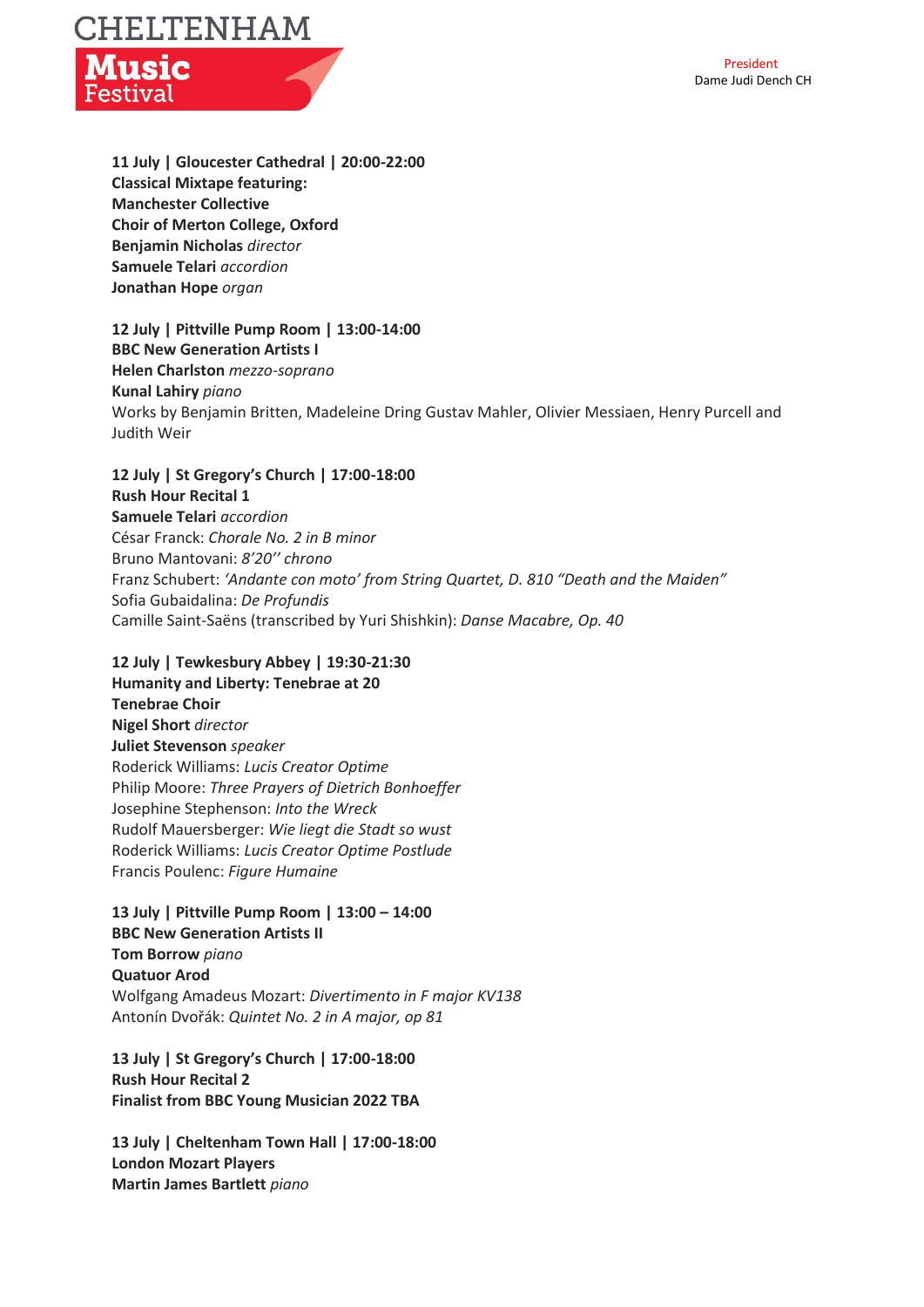

**Ben Goldscheider** *French horn* **Ben Johnson** *tenor* Arvo Pärt: *Cantus in Memoriam Benjamin Britten* Wolfgang Amadeus Mozart: *Piano Concerto No. 9 in E flat major* Benjamin Britten: *Young Apollo, Op. 16* Benjamin Britten: *Serenade for Tenor, Horn and Strings, Op. 31*

**14 July | Pittville Pump Room | 13:00-14:00 BBC New Generation Artist III Johan Dalene** *violin* **Charles Owen** *piano* Francis Poulenc: *Violin Sonata* Lili Boulanger: *D'un Matin de Printemps* Edvard Grieg: *Violin Sonata No. 3 in C minor, Op. 45*

**14 July | St Gregory's Church | 17:00-18:00 Rush Hour Recital 3 Winners of 2022 Gloucestershire Young Musician Competition and the Keith Nutland Award**

**14 July | Pittville Pump Room | 19:30-21:00 Mahan Esfahani** *harpsichord* J.S.Bach *The Art of Fugue, BWV 1080*

**15 July | Parabola Arts Centre | 10:30-17:00 Composium Facilitated by Katy Hamilton**

**15 July | Pittville Pump Room | 13:00-14:00 BBC New Generation Artists IV Alexander Gadjiev** *piano* Claude Debussy: *Études Pour les arpèges composés e pour les octaves* Claude Debussy: *Two Préludes "Terrasse de audience de clair de lune" and "Voiles"* Alexander Scriabin: *Five Preludes, op. 16* Alexander Scriabin: *Vers la flamme* Igor Stravinsky: *Three movements from Petrushka*

**15 July | St Gregory's Church | 17:00-18:00 Rush Hour Recital 4 Leo Popplewell** *cello* Trad. arr. Sally Beamish: *El Cant dels Ocells* Johann Sebastian Bach: *Cello Suite No. 5 in C minor, BWV 1011* Benjamin Britten: *Cello Suite No. 1, Op. 72*

**15 July | Cheltenham Town Hall | 19:30-21:30 The English Concert Tom Foster** *director* **Anna Dennis** *soprano* George Frideric Handel: *Concerto in A minor op. 6 no. 4 HWV 322* Giovanni Bononcini: *Sinfonia in F major Op. 3 no. 1* Giovanni Bononcini: *Cantata Ecco Dorinda il giorno* George Frideric Handel: *Sonata à5 HWV 288*